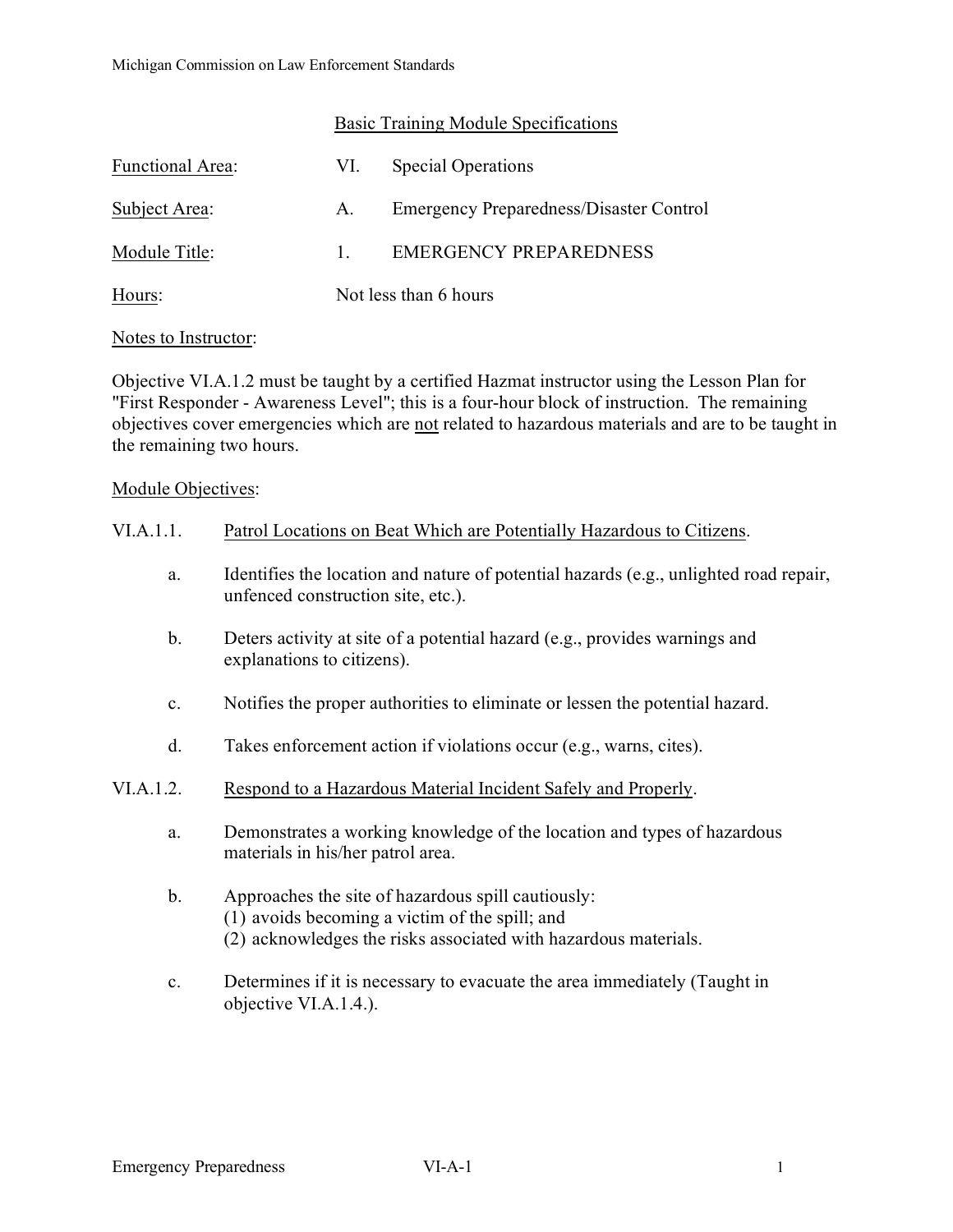- VI.A.1.2. Respond to a Hazardous Material Incident Safely and Properly (continued).
	- d. Notifies dispatcher of status.
	- e. Collects information to identify the hazardous material, by:
		- (1) observing the suspect material;
		- (2) referring to the USDOT Hazardous Materials Guidebook;
		- (3) using the USDOT placarding and labeling system;
		- (4) interviewing the vehicle operator, conductor of a train or person responsible at a site, as appropriate;
		- (5) inspecting the bill of lading, Product Identification Number (PIN) and/or Material Data Safety Sheet (MSDS), if available; and
		- (6) requesting assistance from CHEMTREC ((800) 424-9300), when appropriate.
	- f. Takes only those actions which are:
		- (1) appropriate to a hazardous materials incident; and
		- (2) within the limits of his/her training.
	- g. Determines what action is necessary to cope with spills by considering:
		- (1) the type of hazardous material;
		- (2) the size of the incident; and
		- (3) the location.
	- h. Notifies the appropriate response agencies (fire department, State Police Emergency Management Division, DNR, etc.) quickly, to contain the incident;
	- i. Assumes proper role under the Incident Command System (ICS), if implemented.
- VI.A.1.3. Coordinate Actions with Public Service Personnel Arriving to Assist in an Emergency (non-hazardous material) Situation.
	- a. Requests the services and/or assistance of other public service agencies (fire, medical, etc.)
	- b. Advises public service personnel about circumstances of situation including specific location, what actions the police have taken (e.g., in situations such as fires, medical emergencies, gas leaks, wires down).
	- c. Assists public service personnel by initiating appropriate activity related to situation (e.g., traffic and/or crowd control).
	- e. Requests outside expertise (Fire Department, State Police Fire Marshal Division, EPA, DNR, etc.).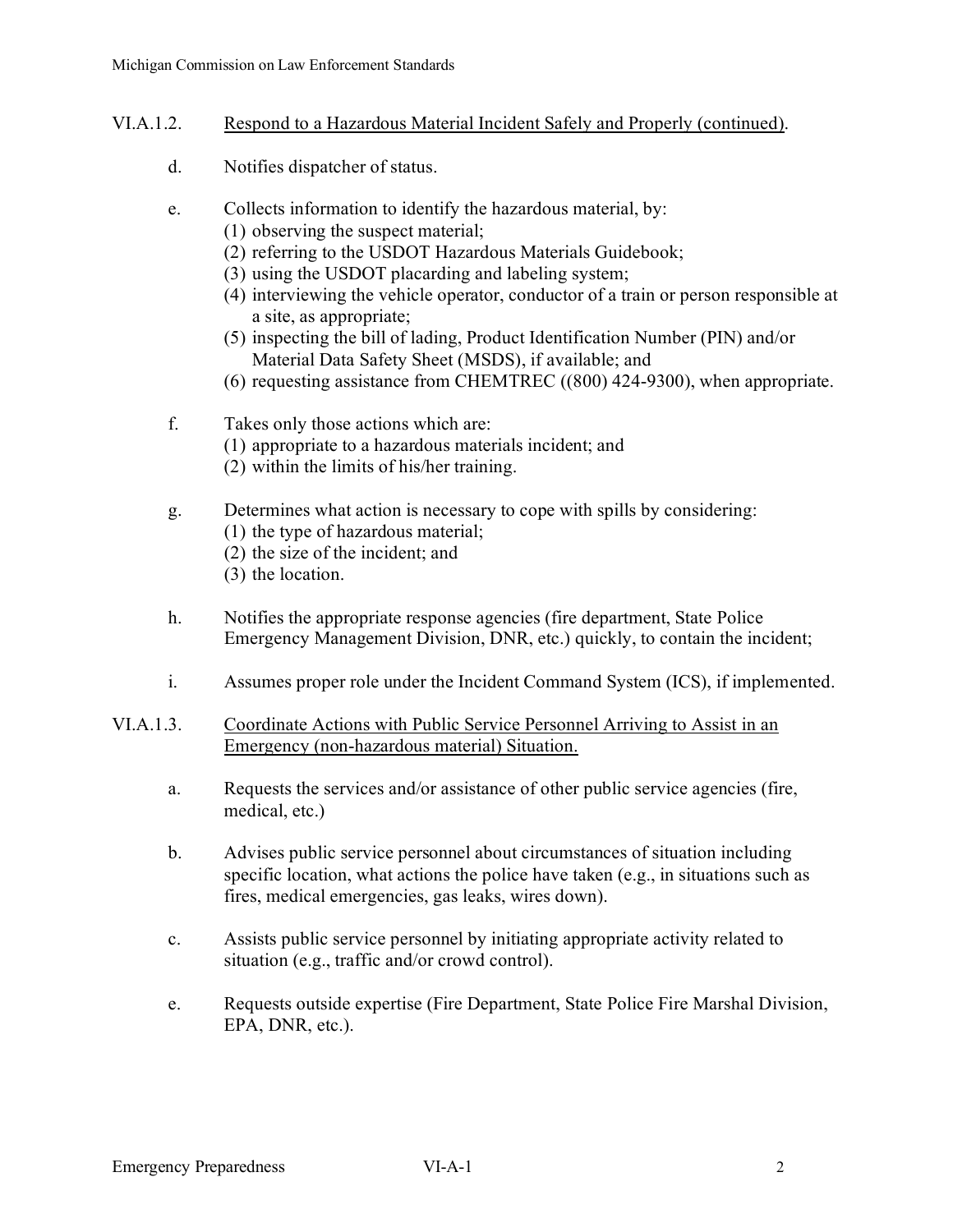- VI.A.1.3. Coordinate Actions with Public Service Personnel Arriving to Assist in an Emergency (non-hazardous material) Situation (continued).
	- f. Controls vehicle/pedestrian traffic (e.g., directs traffic around spill, controls crowd).
- VI.A.1.4. Evacuate Persons from a Dangerous Area.
	- a. Determines the necessity to evacuate an area by: (1) conferring with informed personnel (e.g., EPA, DNR, U.S. Weather Bureau); and;
		- (2) considering the severity of the problem.
	- b. Informs the dispatcher or supervisory personnel about nature of the problem and the need for additional personnel and equipment.
	- c. Plans evacuation considering:
		- (1) size of building;
		- (2) size of area;
		- (3) type of problem;
		- (4) weather conditions; and
		- (5) number of citizens in area.
	- d. Informs citizens of the need for an emergency evacuation and routes for leaving the area using:
		- (1) media;
		- (2) public address system; or
		- (3) personal means of communication (e.g., door -to-door).
	- e. Controls movement and direction of citizens using barricades, traffic control devices, and/or the assistance of authorized personnel.
- VI.A.1.5. Secure Accident and Disaster Scenes.
	- a. Determines need for securing the scene by considering the type of problem and number of personnel available.
	- b. Determines method of securing the scene based on:
		- (1) type of equipment and personnel needed;
		- (2) weather conditions; and
		- (3) severity of situation.
	- c. Informs the dispatcher and/or supervisory personnel about nature of problem and need for additional equipment and personnel (e.g., Fire Rescue, EMS, EPA, DNR, U.S. Weather Bureau, etc.).